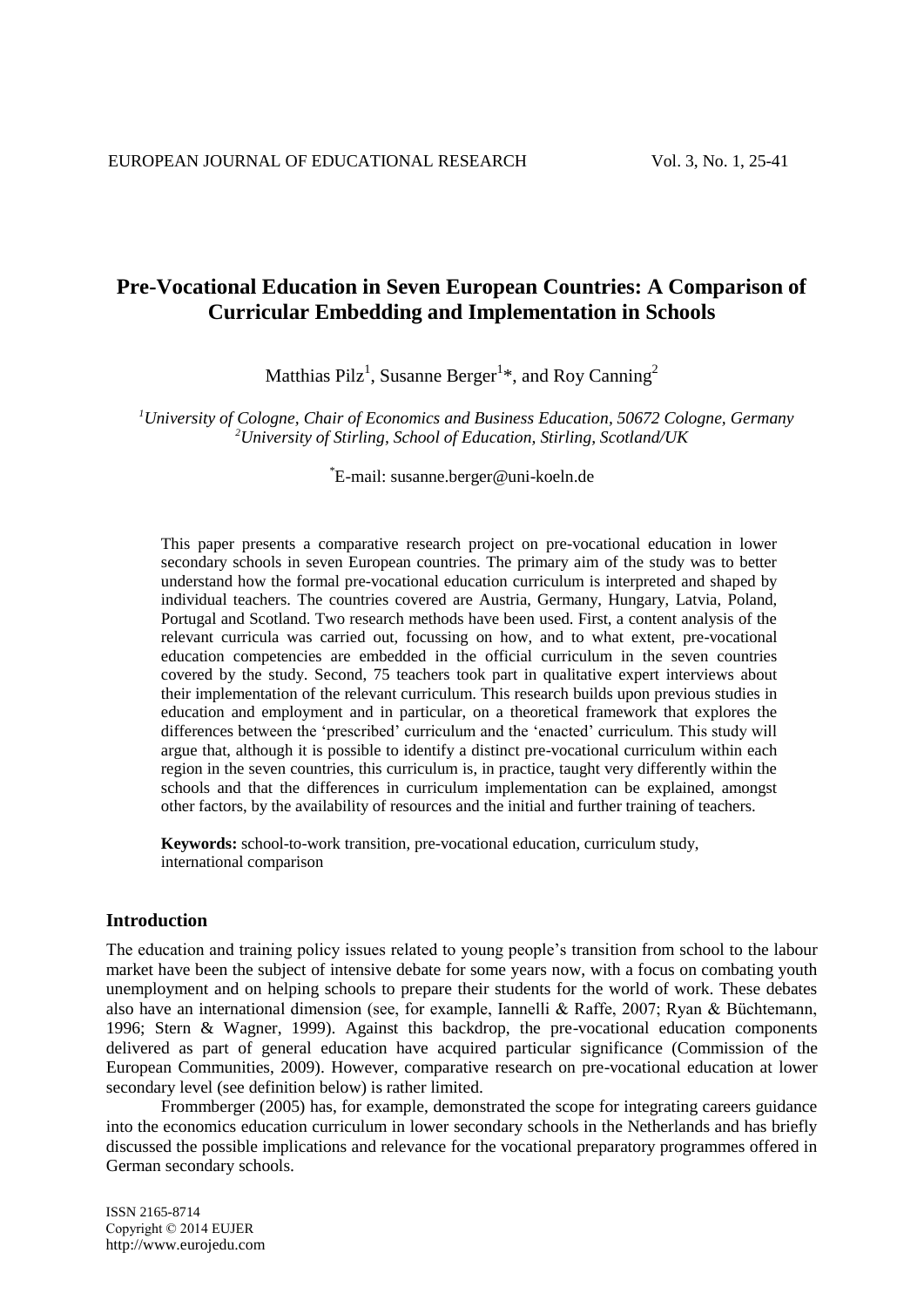The Organisation for Economic Co-operation and Development (OECD) has carried out research involving a 14-country comparison of careers guidance and counselling (OECD, 2004). This study focused on careers guidance services available to individuals throughout their life, to young people within compulsory education but also to adults. It therefore considers careers guidance given both within and outside an academic framework. However, it does not specifically analyse the curricula in lower secondary schools, and its comparison is highly descriptive.

Lauterbach (1987) has compared the objectives, forms and content of pre-vocational education in several European countries and has derived a basic typology of pre-vocational programmes in the international context. This work does not, however, include any systematic in-depth analysis of these programmes.

In a recent international comparative study, Li (2012) has investigated the role of theory and practice in pre-vocational education in Germany and China by combining curriculum analysis and interviews with teachers. Li offers an in-depth perspective on pre-vocational education and exposes the divergences between the 'prescribed' and the 'enacted' curriculum. The concept of pre-vocational education underpinning this study includes all academic measures designed both to help young people understand the world of work and business and to facilitate their school-to-work transition. Moreover, Li does not restrict the concept of pre-vocational education<sup>1</sup> to a specific academic subject but interprets it as "open to different education activities" (Li, 2012: p. 7).

So far, there have been very few comparative studies of the kind done by Li (2012) in the European context, and those that exist have, in most cases, been descriptive in nature. To summarise, then, we can argue that the existing research either focuses on macro-level analysis or tends to provide an all-embracing overview (Rakhkochkine, 2012: p. 720). From an international comparative view, relatively little work has been done by way of in-depth and critical comparison of curricula (and their implementation), especially in the field of pre-vocational education (Hörner, 1981: p. 11). From the literature it is clear that additional research is required in the field of pre-vocational education in a European context. Therefore, the additional theoretical benefit and contribution to the literature of this study firstly lies in the systematic analysis of the empirical data of the official syllabuses of prevocational education. Secondly, the paper intends to make a contribution at a theoretical level by exploring the differences between the 'prescribed' and 'enacted' curriculum set within national, social and cultural contexts.

Accordingly, this study reflects the demand made by Allemann-Ghionda (2004, pp. 76) and Torney-Puta (1991: p. 600) that international comparisons should not dwell on the differences and divergences evident in education policy and reform initiatives but should foreground the practice of education and training within the framework of a study of curriculum content or of the teaching methods used.

The study presented here<sup>2</sup>, which takes a comparative approach to seven countries (Austria, Germany, Hungary, Latvia, Poland, Portugal and Scotland), focuses explicitly on these issues and, in particular, on two key aspects. The first aspect on which we have focused is the question of whether, and how, pre-vocational education is integrated into compulsory education in the seven countries selected for the study and how these countries design their curricula to reflect particular content priorities. In terms of curriculum theory, we have been concerned to weight the different competency dimensions within a framework for educational objectives that has content constraints (see details below). Our second aim was to analyse how the curriculum is actually interpreted by individual teachers and used in the classroom. A number of earlier studies have shown that there may be major discrepancies between the 'prescribed' curriculum and the 'enacted' curriculum (Bloomer, 1997; Edwards, Miller, & Priestley, 2009).

From a theoretical perspective, our comparative study stands in the tradition of a 'problem approach' (Epstein, 2008; Epstein, 1992; Holmes, 1958). Beside a melioristic function, aimed at establishing what changes could be made in another country, our study also has a nomothetic function, which involves analysis of overarching models for reform, general statements, and common trends in differing countries (Schriewer, 1987).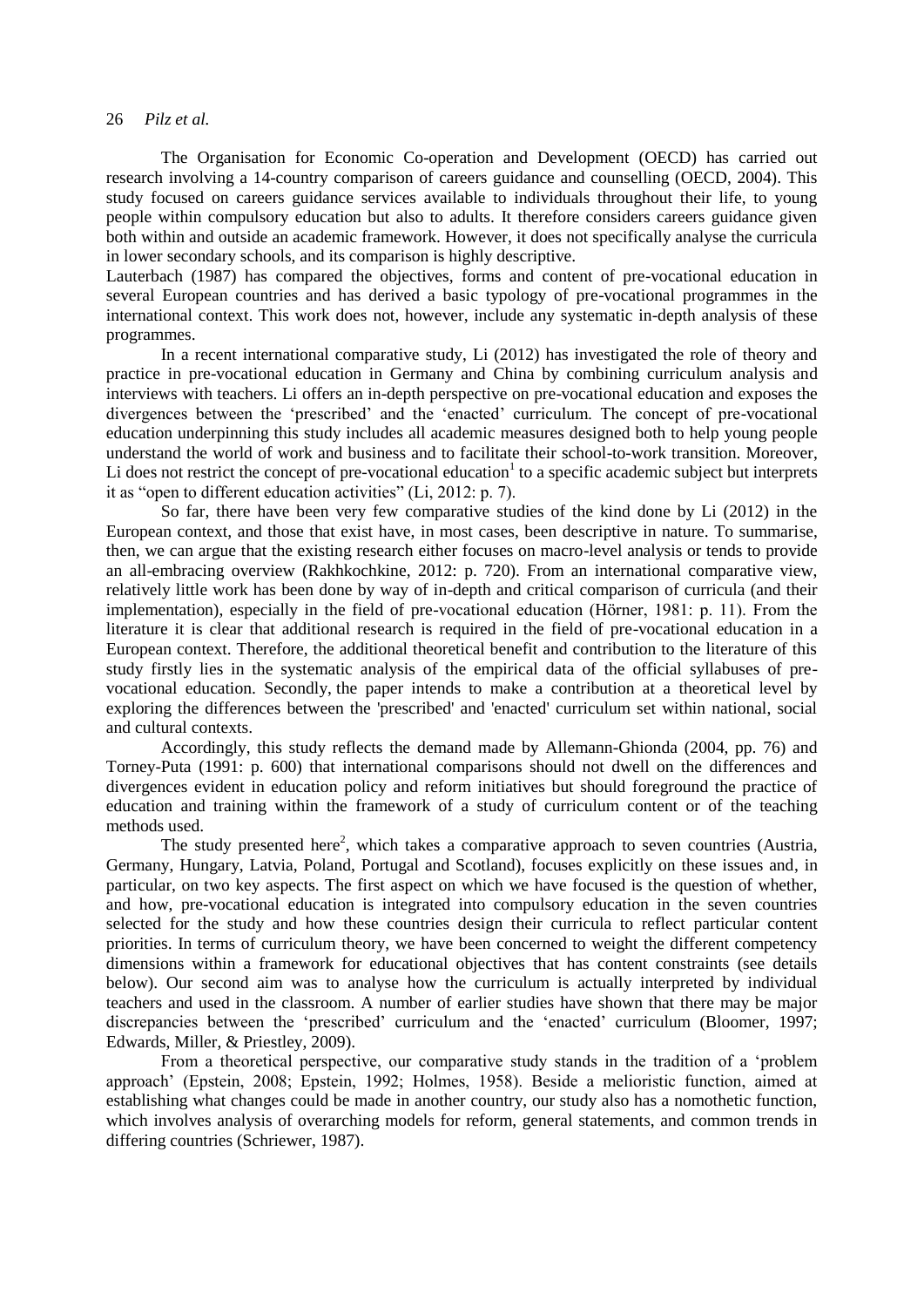However, before setting out our methodology and findings in detail, we need to define more closely what we mean by 'pre-vocational education'. Pre-vocational education can be defined in a number of different ways, ranging from preparing young people to enter the labour market to developing a sense of initiative and entrepreneurship and, more generally, providing an induction into a specific occupational grouping (European Parliament and Council, 2006; OECD, 2005). One of the most common definitions is that provided by the OECD: 'Pre-vocational education is mainly designed to introduce participants to the world of work and to prepare them for entry into further vocational or technical programmes. Successful completion of such programmes does not lead to a labour-market relevant vocational or technical qualification' (OECD,  $2003$ )<sup>3</sup>.

For the purpose of this study, we have assumed a very broad definition of pre-vocational education that encompasses all of the above and does not limit pre-vocational education to any one specific subject of study.

For the purposes of this study, pre-vocational education includes economic literacy (Miller & Vanfossen, 2008: pp. 287) in the form of knowledge-based competencies in economics and business as well as a broader definition of careers guidance as "general education geared to the world of work" (Schudy, 2001, p. 62). Thus, alongside pure specialist knowledge, the key skills underpinning a wideranging understanding of the world of work and business, particularly in the context of pre-vocational education, are primarily self-competencies, with an emphasis on entrepreneurial thinking and social competencies.

#### **Curriculum Analysis**

#### **Methodology**

To provide a coherent basis for our curriculum analysis and to enable us to make a standardised comparison of the countries concerned, we have used the conceptual model developed by Roth (1971). This model is well suited to international comparisons and is also in line with the components of the European Qualifications Framework (Commission of the European Communities, 2009). Within this model, we can identify three distinct areas: knowledge-based competencies; self-competencies; and social competencies. In our study, knowledge-based competencies are further divided into 'economic knowledge' and 'business knowledge'. A total of 29 specific criteria were developed jointly by researchers from the seven countries involved in the study on the basis of the characteristics of the individual competency domains, with each criterion being coded (see below). The individual items under knowledge-based competencies were derived from an analysis of the most common thematic areas tackled by leading standard international textbooks in the areas of economics and business administration (see, for example, Appleby, 1994; Mankiw, 2001). The items under 'Self-competencies with a focus on entrepreneurial thinking and acting' are based on the EU definitions of key competencies for lifelong learning (European Parliament and Council, 2006) and on current approaches to entrepreneurship education (see, for example, Bader, Keiser, & Unger, 2007). The social competency items were also derived from appropriate international approaches (European Parliament and Council, 2006; OECD, 2005). To ensure that the analysis tool developed was valid, it was piloted by two independent coders and necessary amendments made to optimise it. This helped to ensure the quality of the methodological tools used and also helped us to monitor the accuracy of the coders (Früh, 2004: pp. 108). For the analysis of the relevant curricula the method proposed by Mayring (2010) for content analysis was applied. Within a sentence-by-sentence analysis, the text extracts found within the curricula were assigned to the previously defined criteria or sub-criteria, as appropriate.

The curricula analysed were selected in accordance with the definition given above of pre-vocational education, so all official curricula in force in the final two years of general lower secondary education (leading to a diploma at ISCED level 2) within the business and social science and careers guidance subjects or subject clusters were selected. Our selection included both compulsory and elective subjects. Not all countries included in the study had national curricula for pre-vocational education, including Germany, where the federal state structure leads to regional differences. In some cases, there were,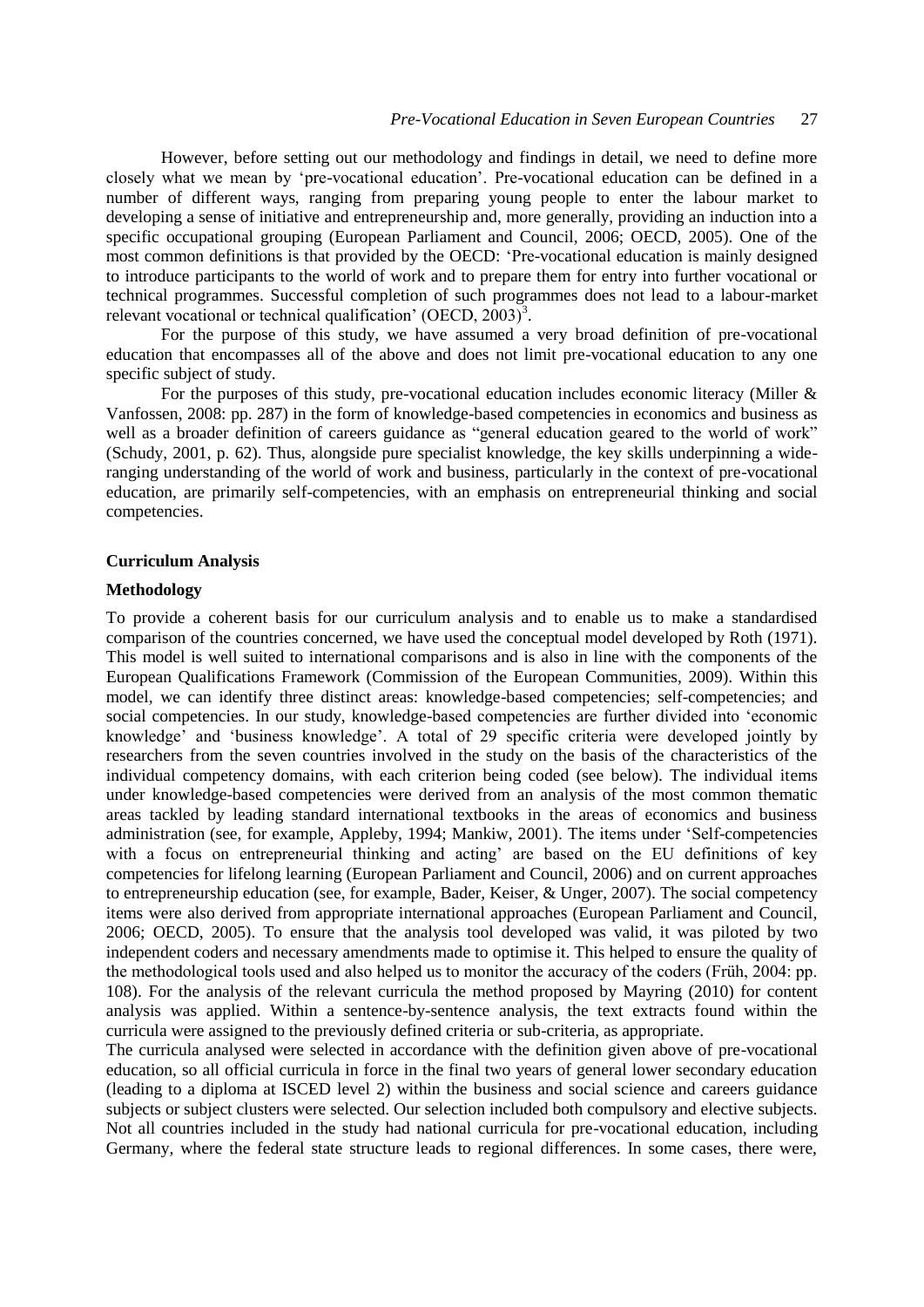therefore, regional limitations on the selection of curricula for the study. The curriculum analysis enabled us to identify the most common elements in the pre-vocational curriculum in force in each country. However, because the study was restricted to selected parts of the curriculum guidelines relating to type of school and year-group in these countries, it was not possible to draw any quantitative conclusions in relation to the curriculum in its 'entirety'.

# **Findings**

Figure 1 illustrates the elements of knowledge-based competencies in economics and business, social competencies, and self-competencies across the curricula analysed in all seven countries involved in the study.  $N = 1776$  stands for the sum of the coded text extracts in the material selected and analysed. Therefore, the relative reference value in relation to the findings of the curriculum analysis in this study is not the complete syllabus as a whole, but the number of the coded items.



Figure 1. Comparison of knowledge-based competencies in economics and business, social competencies, and self-competencies across all countries (standardised data)  $(n = 1776)$ 

It is striking that, with the exception of Portugal and Scotland, all the countries taking part in the study have prioritised knowledge-based competencies in economics as the most important aspect of their prevocational curriculum. Detailed analysis of the four competency areas however reveals country-specific differences. For example, with regard to curriculum content under the heading of knowledge-based competencies in economics (Figure 2), 'Trade and globalisation' (item E3) was central to the analysed curriculum in Germany, Hungary and Portugal, with over 10% of codings for the curriculum in each of these three countries attributable to this item. On the other hand, our analysis of the curricula in general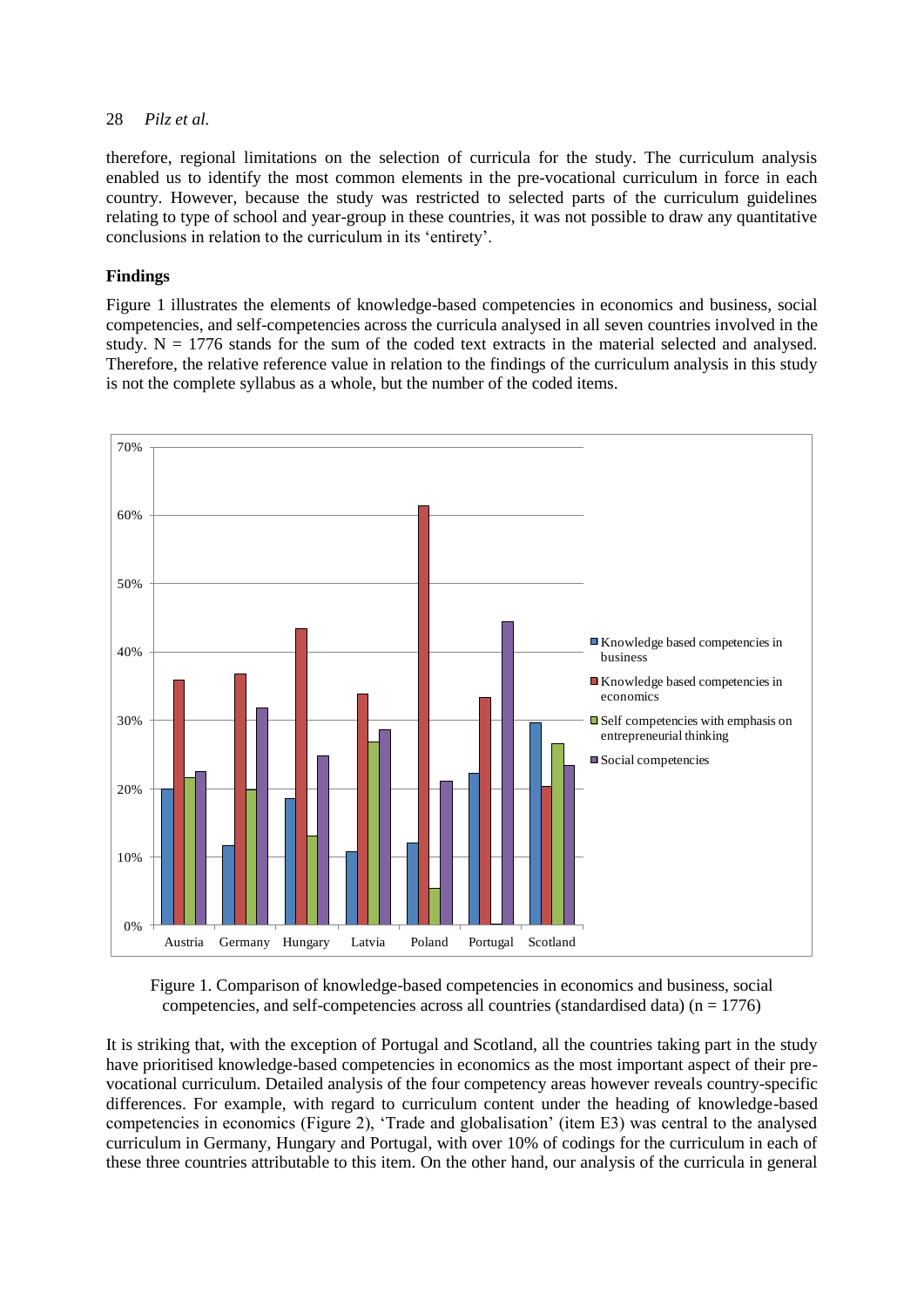secondary education in Poland revealed a greater emphasis on 'The monetary system' (item E5), with 11% of all codings attributable to this item.



Figure 2. Differentiated comparison of knowledge-based competencies in economics across all countries (standardised data) ( $n = 1776$ )

In the other countries involved in the project, the corresponding proportion was below 5%, except in Germany, where it was 6%. However, all the countries studied stress in their curriculum the importance of tackling 'Basic principles of economics' (item E1). In Austria and Hungary in particular, over 10% of all codings could be attributed to this item. Also striking is the tendency in countries such as Germany, Hungary and Poland to emphasise 'Government policies and its influences' (item E6). This may be explained by the fact that in many of the project countries, economics or a similar subject is conventionally taught as part of a subject cluster that may also, for example, include social studies, politics or geography.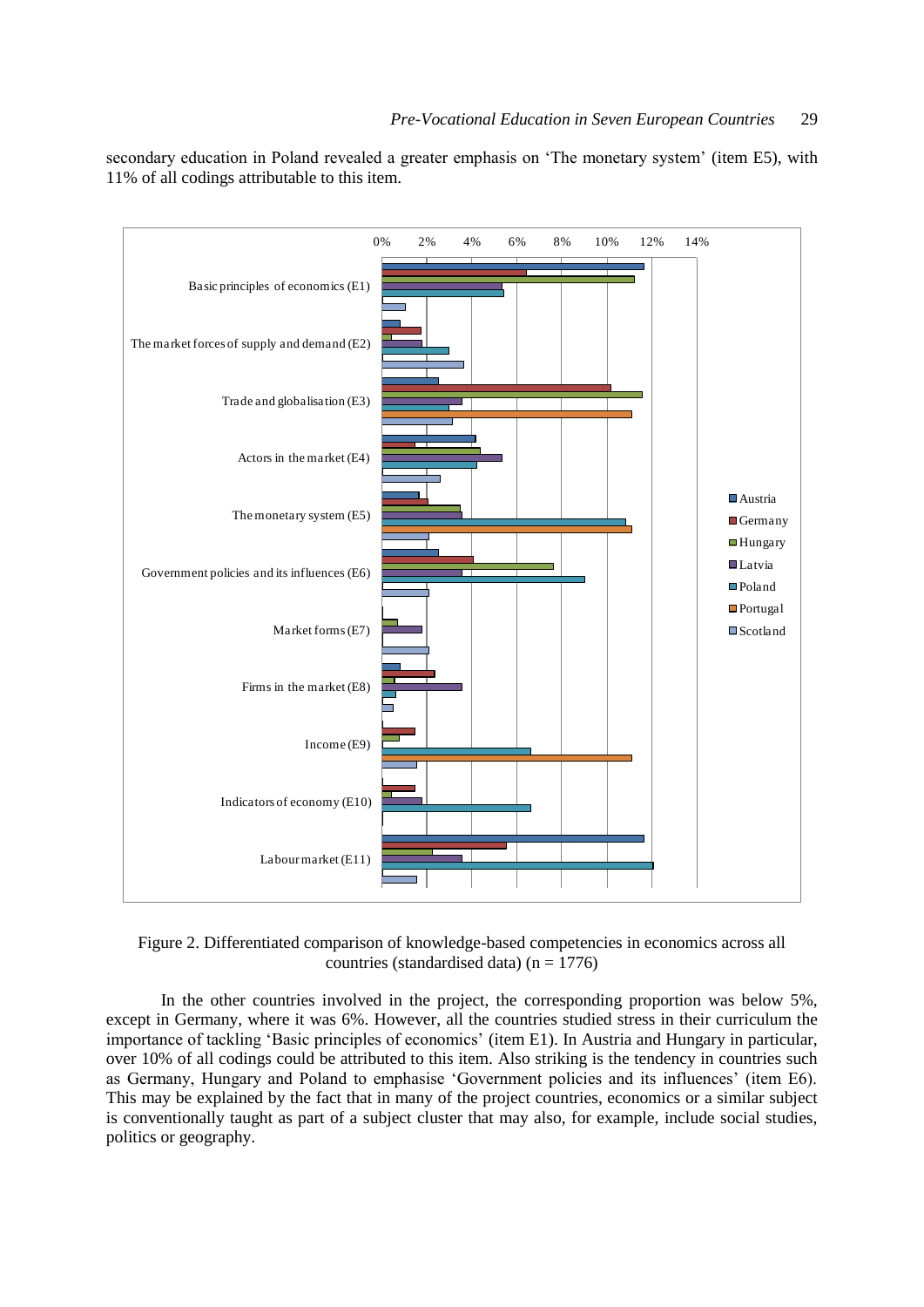

Figure 3. Differentiated comparison of knowledge-based competencies in business across all countries (standardised data) ( $n = 1776$ )

Scotland was an exception in relation to items E6 and item E1 ('Government policy and its influences' and 'Basic principles of economics'): here, teaching at lower secondary level focuses on developing basic business skills (Figure 3). With the exception of Germany, the curricula reveal a subordinate role for content related to 'Market forms' (item E7), with particularly few codings in Austria, Poland and Portugal.

The findings in relation to knowledge-based competencies in business also show both convergence and divergence between countries (Figure 3). Countries such as Austria, Hungary and Portugal embed these competencies in their curricula but tend to site them in a much broader context rather than focus on specific business competencies. In Germany, Latvia and Poland, these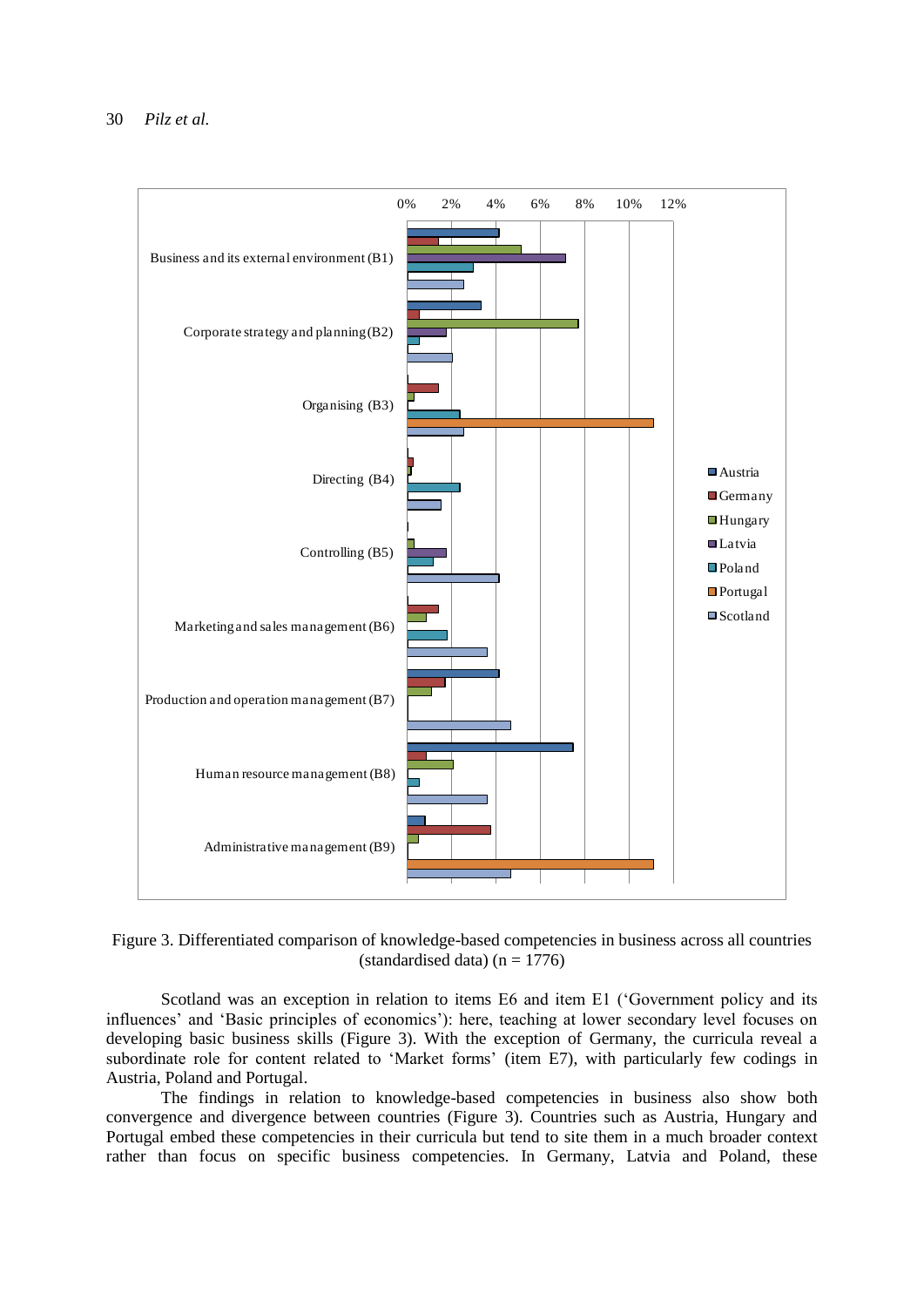competencies are actually marginal to the curriculum, which tends to emphasise the broader global and international aspects of trade, whereas the Scottish curricula analysed tend to focus instead on individual groups and vocational groups. By contrast with the other five countries, the curricula we analysed for Hungary and Latvia made relatively frequent reference to item B1 ('Business and its external environment'), while curriculum guidelines and syllabuses analysed for Hungary tended also to give greater priority to item B2, 'Corporate strategy and planning', with an emphasis on company planning and goal-setting, for instance. It is striking, moreover, that in Portugal, only two items – 'Organising' (item B3) and 'Administrative management' (item B9) – featured in the curricula we analysed. All other areas of knowledge-based competencies in business were given considerably less emphasis (Figure 3). In Scotland, these competencies were defined relatively broadly, but the Scottish curriculum documents were more likely than those in other project countries to include the topics 'Directing' (which relates to managing a company, management styles, etc) (item B4), 'Controlling' (item B5), and 'Marketing' (item B6).

In relation to self-competencies, with a particular focus on entrepreneurial thinking and acting, it is particularly striking that this competency area was especially important in curricula in Latvia and Scotland, where it accounted for just under 27% of all codings (Figure 1). In Latvia, this discrepancy can be explained by the high percentage of small and medium-sized enterprises in the economy, whereas in Scotland, the education system places greater emphasis on specific vocational competencies as part of an overall strategy for employability (see, for example, Gonon, Kraus, Oelkers, & Stolz, 2008). With the exceptions of Latvia and Scotland, virtually all the countries in the study give less priority to what current academic discussion (see, for example, Eickelmann, 2006) would term a 'classic' entrepreneurial profile, including a 'Moderate tendency to take risks' (item SE4) (Figure 4). It is also true of virtually all the countries studied that there is a relative equilibrium in the codings attributed to 'Internal locus of control' (item SE1), 'Achievement motivation' (item SE2) and 'Eagerness for independence' (item SE3) (Figure 4).

In virtually all the countries covered in the project, the social competencies area, along with knowledge-based competencies in economics, is the most significant competency area in the prevocational curriculum. Indeed, in six of the seven project countries, it accounts for almost a quarter of the total curriculum coverage analysed (Figures 1 and 5), and this is particularly marked in Portugal. The self-competencies area with an emphasis on entrepreneurial thinking and acting is, by contrast, completely neglected in Portugal (Figures 1, 4 and 5). A closer scrutiny of the distribution of the social competencies sub-area reveals the relatively low emphasis placed on promoting 'Empathy' (item SO5) in all countries except Austria, where 5% of all codings relate to this item. In Poland, by comparison, this area is completely absent in the curriculum documents analysed (Figure 5).

As well as promoting 'Communication ability' (item SO1), pre-vocational education curricula in in the seven project countries tended to prioritise developing students' 'Team ability' (item SO4). This was particularly marked in the curriculum guidelines and syllabuses analysed for Germany and Portugal, where fostering team-working skills attracted more than twice the number of codings of the other project countries.

It was also noticeable that each country taking part in the study structured its pre-vocational education curriculum differently. It is useful here to distinguish between two different ways of configuring the curriculum delivery, in either an integrated way or separately. By 'integrated', we mean that the curriculum content is taught within an existing subject or subject cluster, such as Civic Education or Social Sciences. By 'separately', we mean that the content is taught as a discrete subject within the curriculum, such as Business Management. This distinction is, in fact, not unique to prevocational education and has already been highlighted in the literature on core skills and work-based learning (Canning, 2011; Pilz, 2009). However, it is a useful framework for our study, given the variety of guises in which the subject appears within the curriculum across different countries and against the backdrop of debates around whether pre-vocational education should actually be taught as a separate subject at lower secondary level.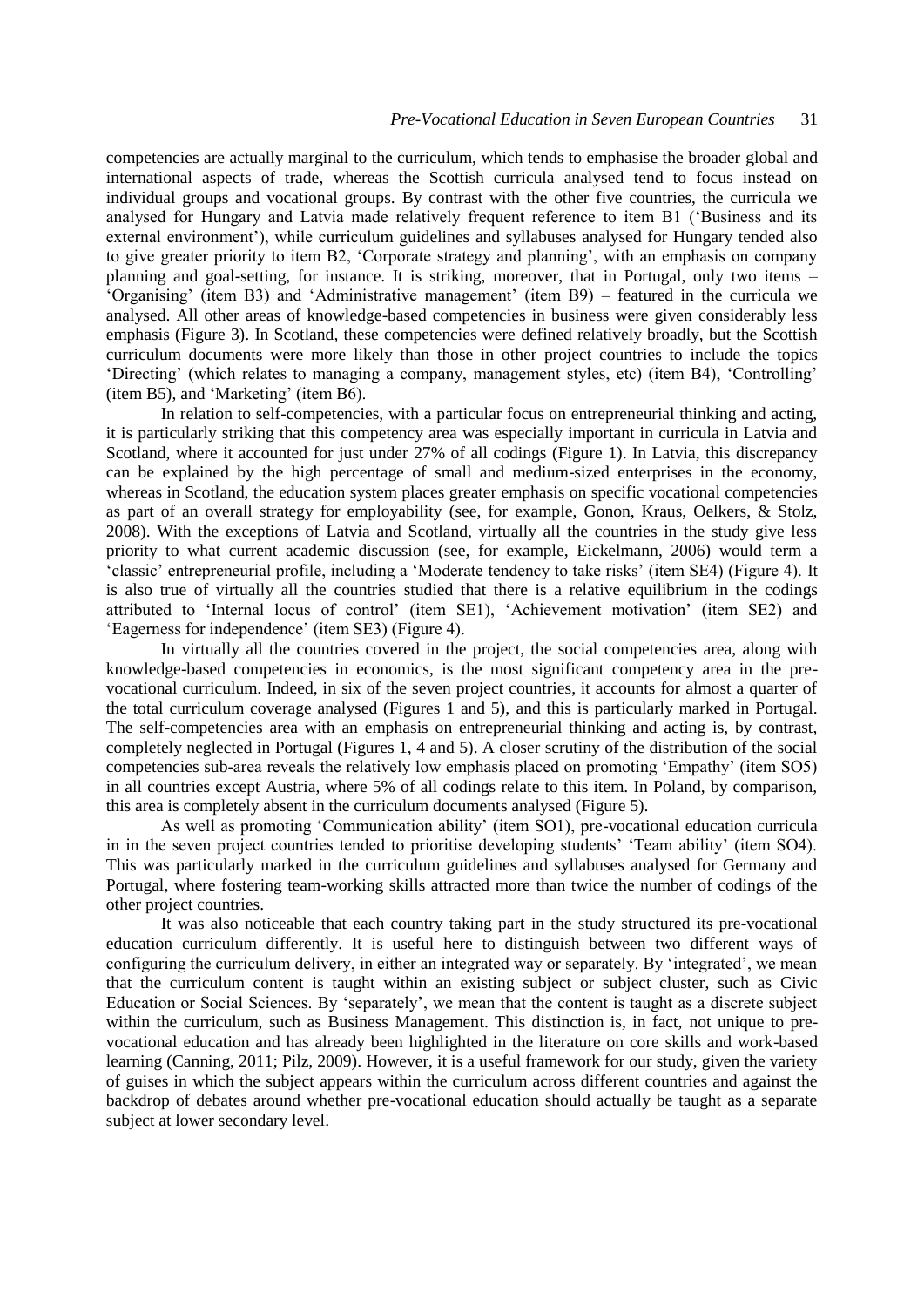



Figure 4. Differentiated comparison of self-competencies with a focus on entrepreneurial thinking across all countries (standardised data) (n=1776)



Figure 5. Differentiated comparison of social competencies across all countries (standardised data)  $(n=1776)$ 

Again with the exception of Scotland, all the countries taking part in the study structured their pre-vocational education curriculum in a more integrated way within well-established existing subject areas. In Germany and Latvia, it was integrated into Social Sciences, in Poland and Hungary into Civic Education, and in Austria mainly into Geography. In Portugal, in marked contrast to the other countries,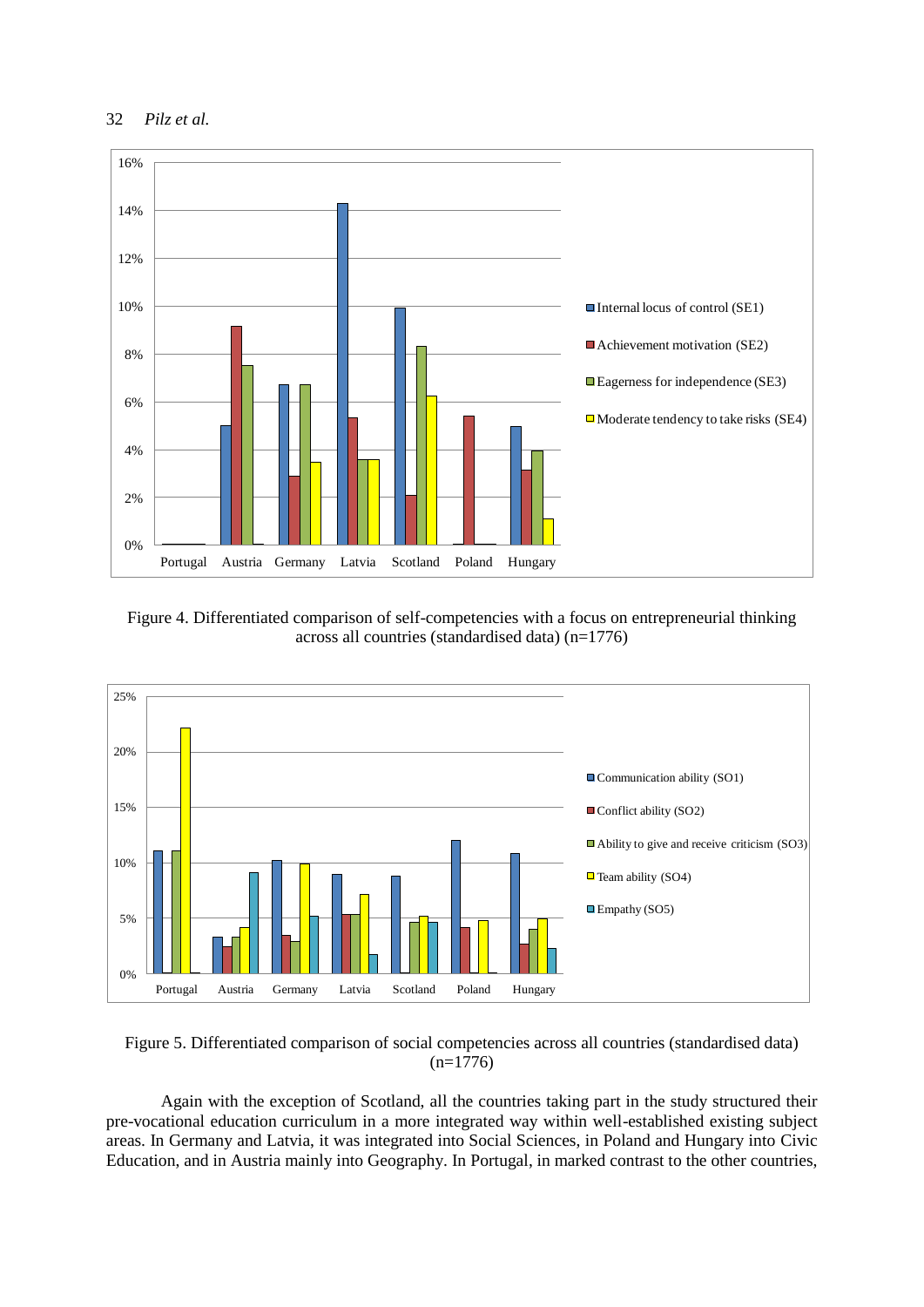the complexity of the subject matter meant that it was rarely covered within any subject in the curriculum. It was only in Scotland that pre-vocational education was taught and certificated separately at lower secondary level (within, for example, the optional course 'Business Management'). It should also be noted that in Austria and Hungary, social and self-competencies were covered within careers guidance rather than being integrated within an academic subject.

## **Interviews with Teachers**

## **Methodology**

We then shifted our focus to how the curriculum is interpreted by the individual teacher and delivered in classroom (Shkedi, 2009). In particular, we explored the differences between the 'prescribed' curriculum (as it is devised and published by the relevant national Ministries of Education) and the 'enacted' or 'interpreted' curriculum. The latter refers to how, in practice, the curriculum is adapted and interpreted by the individual teacher and then delivered within the classroom (Bloomer, 1997; Edwards, Miller, & Priestley, 2009). Our interest here was the scope that teachers have to vary the curriculum at local level (Llewellyn, Cook, & Molina, 2010). For this reason, the research project involved qualitative expert interviews with 75 teachers across all seven countries involved in the study. Conducting interviews, which were relatively limited in number, was not intended to be more broadly empirically representative but, rather, to be of theoretical interest and to form the basis for stimulating further research into curriculum design at lower secondary level. We were also aware of the risk of distortion inherent in surveying interviewees who were themselves involved in what we were studying. However, the resources available did not permit a more wide-ranging observational study.<sup>4</sup> The semistructured interview guideline used for the teacher interviews was formulated jointly by the researchers across the project countries. It takes account both of the findings of the curriculum analysis and of the issues raised by the theories of the 'prescribed' curriculum and the 'enacted' or 'interpreted' curriculum. For quality assurance within the research process, the interview guideline was piloted and necessary improvements made to it. The final guideline was then translated into the relevant national languages and used in face-to-face interviews within individual schools. In the first instance, the audiodigital recorded interviews were transcribed and then evaluated with a qualitative content analysis. The findings shown in the subsequent section are the overall results of the analysis of the interviews with 75 teachers. In the following, some selected quotations of teachers will be cited to illustrate the results of the analysis.

#### **Findings**

The first important point to make is that there was a distinct difference between the pre-vocational education curriculum we identified during the initial phase of our study and what was actually being interpreted by teachers in schools. According to the statements made by Polish teachers, the curriculum being taught was based on the availability of textbooks and on whether the teachers actually opted to use such textbooks. In the case of Hungary, teachers could opt not to use the textbooks available and rely instead on their own materials. This tended to lead to a wide range of practice within the schools surveyed:

'As a matter of fact, you cannot find good and updated textbooks. They contain a few basic items which are just good for grounding [...]' (Teacher in Hungary)

'Only the information from Internet can be taken as up-to-date.' (Teacher in Hungary)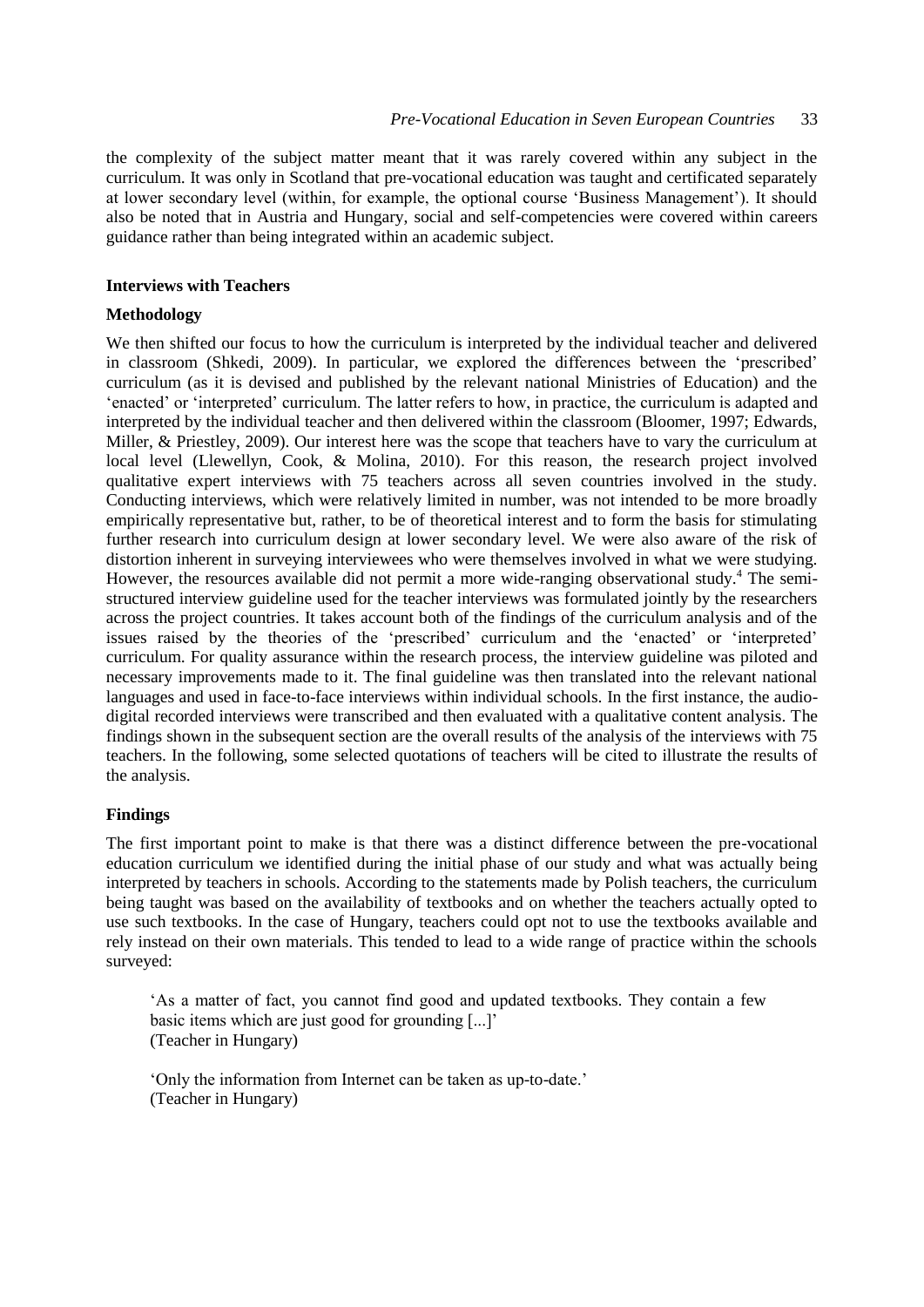In Latvia and Portugal, it was up to the teachers to decide whether they taught the pre-vocational curriculum at all. In Portugal, many decided not to do so, believing the students were too young to engage in such activities. In Austria, meanwhile, the teachers tended to concentrate on covering the basic Economics curriculum and left the development of self-competencies and social competencies to the careers guidance staff. When interviewed, teachers in Germany and Scotland articulated a clear preference for teaching pre-vocational education in an educationally meaningful way. In Germany, for instance, many teachers saw it as an opportunity to broaden their students' awareness of citizenship issues:

'I don't recognise the importance of Economics in that sense. I don't think the students need economic theory. They should be familiar with the issues they will face as citizens, as consumers and as employees. But I don't think they need to know about the conditions for a perfect market.' (Teacher in Germany)

In Scotland, meanwhile, the intention was to develop generic capacities that would build students' confidence and transferable skills:

'They know more about how to conduct themselves, not just in work but in life.' (Teacher in Scotland)

'Employability skills are important, and these courses really motivate pupils as their behaviour in other areas of the school improves.' (Teacher in Scotland)

Clearly, these teachers believed that they were in a position to do this and were perfectly able and willing to make decisions concerning their students that went beyond the pre-vocational curriculum laid down by national and regional bodies. Teachers from Germany and Scotland seemed much more concerned than those from other countries with the wider social and welfare issues affecting their students.

The second relevant (and disquieting) issue to emerge from the interviews was the apparent lack of training for teachers in pre-vocational education. Many claimed that they had covered only the basic theoretical knowledge in Economics and had little experience in the areas of self-competencies and social competencies. Many had had no work experience outside education since completing their teacher training and, therefore, felt ill equipped to teach the subject. In Scotland, this meant employing college lecturers to teach occupational skills within schools:

'What we are doing in class, with regard to content, has nothing to do with the contents at university. This is too great and demanding and has nothing to do with the reality at school.' (Teacher in Germany)

The low status and poor pay of teachers in some post-Communist countries tended to exacerbate these concerns and added to the difficulties associated with the lack of expertise in teaching this subject area within schools:

'Teaching economics at universities was carried out in a completely different way before regime change.' (Teacher in Hungary)

'We received practically no teaching methods in economics. […] [Our] grounding in methodology was not suited to present day learning materials and prescriptions.' (Teacher in Hungary)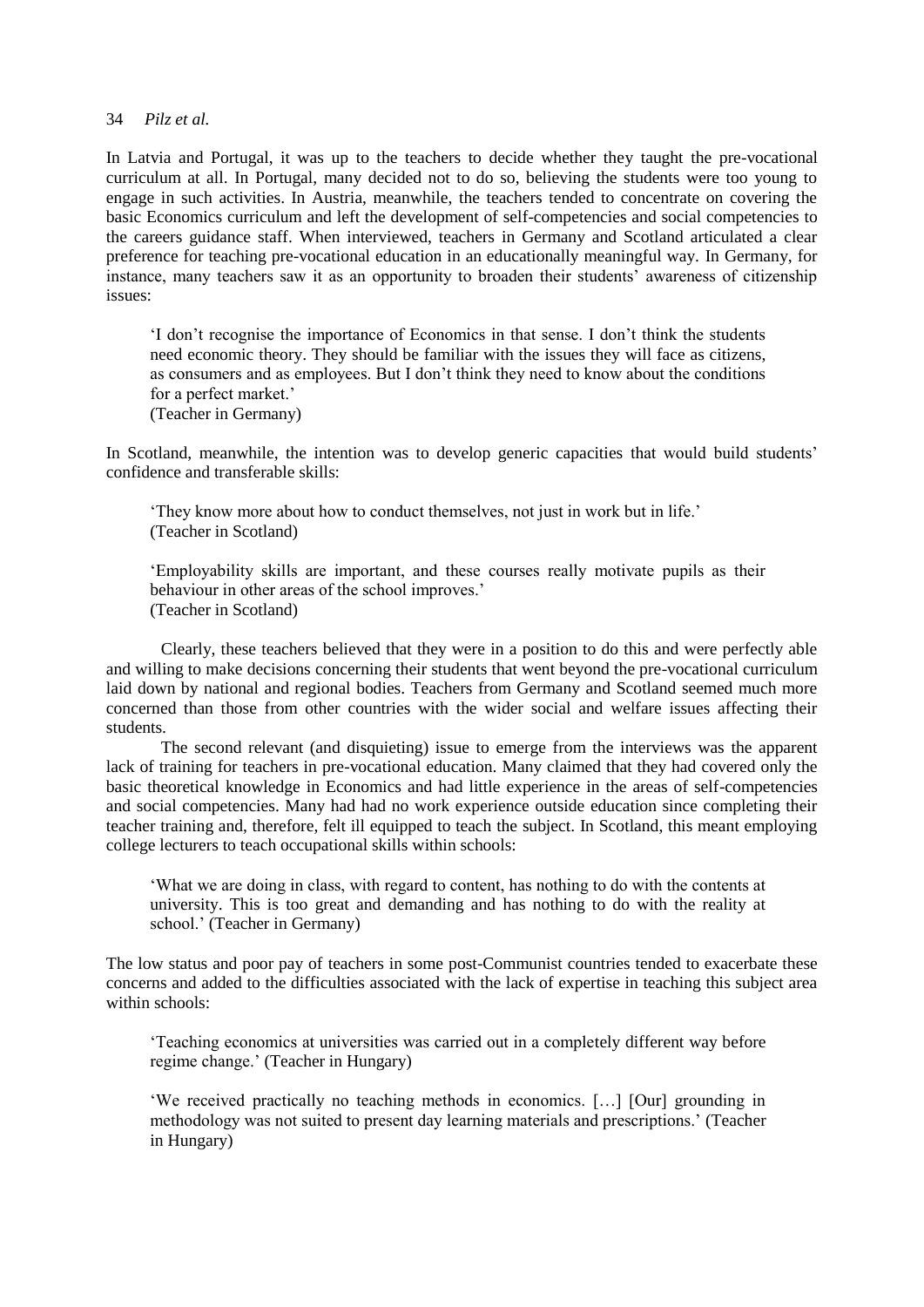Many believed that they were already too over-stretched by the existing curriculum to respond to the needs of an additional subject that was not, in fact, formally assessed as part of the national curriculum. In general terms, the actual implementation of the curriculum across the countries surveyed depends on both the individual school and the individual teacher(s) involved. Most of the teachers interviewed across all countries agreed that more time is needed to implement the curriculum adequately:

'In order to be able to deal with topics in greater depth, I would need more time to implement them in a way that is more related to real life. Take, for example, the very uninspiring history of banking in year three - an excursion would help to make it more vivid. I cannot do it within one lesson, and I do not have access to a second lesson; even if I cooperate with my colleagues, it is not feasible time-wise.' (Teacher in Austria)

There is a clear inadequacy across the board in the training and in-service training of teachers when it comes to pre-vocational education as well as general economic and business teaching: Many of the teachers interviewed said that if they had studied these areas at all during their training, the syllabus covered only basic economics and had not given them any pedagogical skills to help their students develop self-competencies and social competencies.

As an interim conclusion from the survey of teachers, we can say that the institutional and structural framework has a major influence on the implementation of curricula in all the countries surveyed. The only differences relate to the relevance and significance of individual influences, including the contact time available, the resources and teaching materials to which teachers had access, regional factors, students' individual needs, and the training teachers had received. These findings mirror the findings of other studies on implementing curricula (see above), but there are also parallels with findings on creating conditions for teaching that optimise learning (see, for example, Bransford, 2000; Helmke, 2007). To that extent, we can tentatively interpret the findings for all seven project countries as representing a necessary adjustment by teachers of the curriculum content to the prevailing circumstances in the interests of delivering good teaching.

## **Discussion**

The findings outlined above can now be incorporated into a further context and structured using the two investigative strands set out above. In virtually all the countries covered in the study, there is a broad balance between (specialised) knowledge and what are referred to as 'soft skills' (in this case, selfcompetencies and social competencies) in pre-vocational education (Figure 1). Only in Hungary and Poland is there a tendency to weight the curriculum more heavily in favour of knowledge-based content at the expense of promoting self-competencies and social competencies. Against the backdrop of the competency debate, it then becomes clear that in all the countries studied, the specific role of prevocational education is not just to help students to accumulate knowledge and facts but, rather, to prepare them holistically for the world of work and to help them become responsible economic citizens In other words, pre-vocational education focuses much more on aspects of self-awareness, responsibility towards others, awareness of the world of work, a vocational orientation, and elements of general economic literacy. To this extent, the design of the curriculum in all the project countries complies with the definitions given above of pre-vocational education.

Approaches to the way the curriculum is implemented in the classroom may also differ from one country to another. The evidence from the study suggests that teachers exercise considerable influence over how the curriculum is delivered in the classroom. This distinction between the 'curriculum-in-theory' and the 'curriculum-in-use' was at times explored in our interviews with teachers through the use of metaphor (Munby, 1990: p. 29). During these discussions, the teachers from Austria and Portugal would use the metaphor of 'covering the ground' of the curriculum, creating a sense of an over-crowded 'curriculum-in-use' that prevented an active learning component being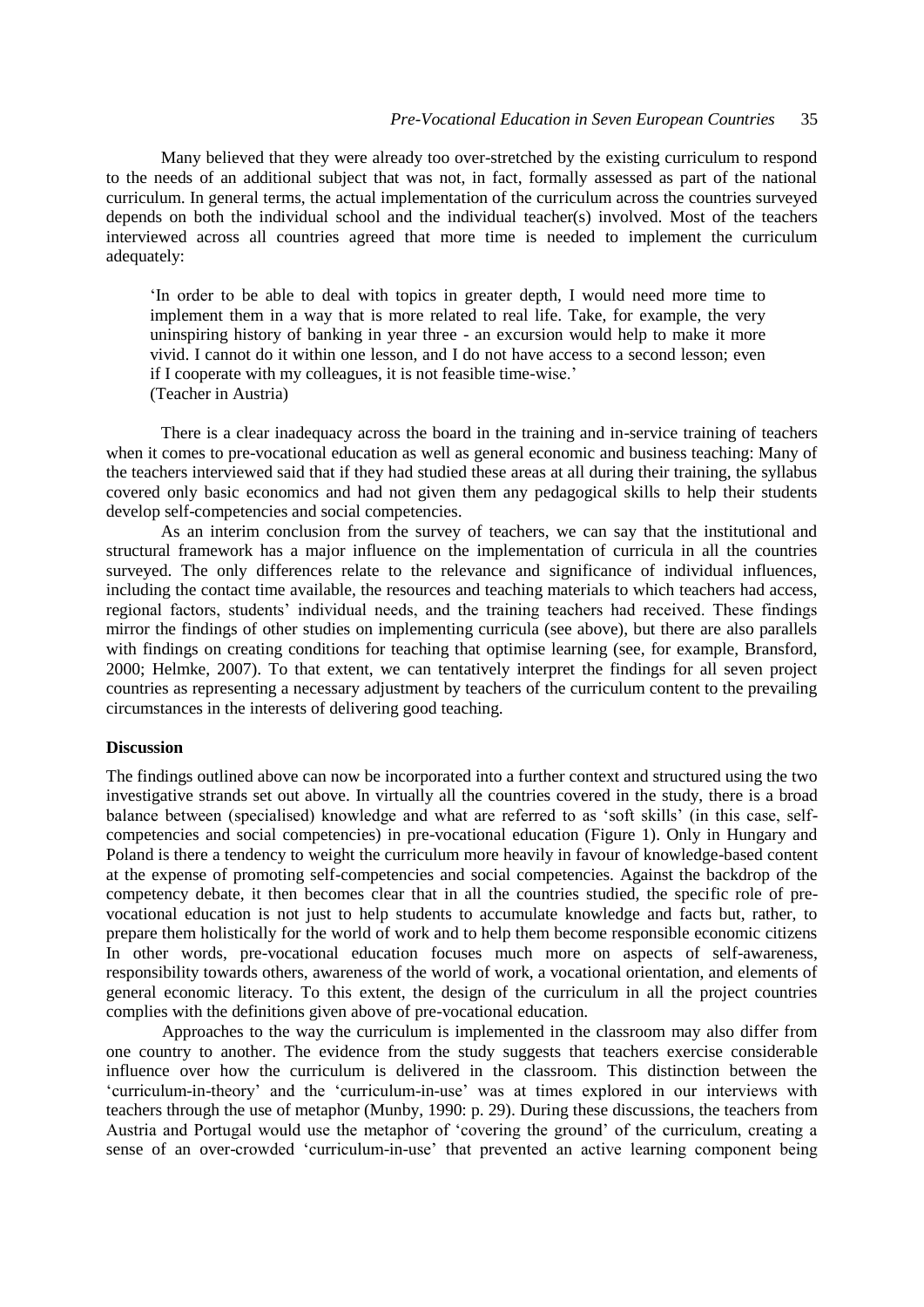introduced. By contrast, the German and Scottish teachers often used an 'orientation' metaphor that referred to a broader set of educational values and a concern for the students' well-being. In the case of Hungary, Latvia and Poland, finally, the teachers used the metaphor of 'transmission' to convey a sense of passing on knowledge and talked of 'teaching to the book', of having no time for interactive learning methods, and of being constrained by the availability of printed textbooks. The constraints on teaching pre-vocational education subjects were often related directly to teachers' access to resources and the time available for using such resources.

We also found quite significant differences between how the curriculum is planned nationally and how it is actually organised at a regional and/or institutional level. In Germany, for instance, the regional dimension of curriculum design is very important, reflecting the country's particular education policy and cultural history. Teacher training policies for example, are determined at federal state level, as is the pre-vocational curriculum for schools. In Scotland, the local authority is crucial and sets its own educational policies in line with the needs and expectations of a local population. In the example from the local authority in our study, the key factor was its decision to offer a wide-ranging workrelated curriculum at lower secondary level. Other local authorities in Scotland have taken an entirely different route, with some offering an exclusively academic curriculum.

This analysis is particularly important within highly devolved curriculum design structures. Here, time and resources are paramount, and what may emerge is more of a 'hidden curriculum' (Jackson, 1990: p. 33) that reflects, for instance, the availability of textbooks, attitudes towards assessment, or the ability of individual teachers actually to teach a designated subject. If there is no adequate infrastructure to design and deliver teacher training that incorporates work-related learning, then it is extremely unlikely that it will be taught within schools. Likewise, if the curriculum is already over-crowded, there will be little space or time within it to teach any pre-vocational education.

The main reason given for not having pre-vocational education as a separate subject within the curriculum was that it could not be accommodated within an already over-crowded core curriculum. For instance in Portugal, lower secondary level students are already required to study ten subjects plus one option of their choice. In Poland, no additional resources or time were available to teach prevocational education as a separate subject, while in Austria, the subject was considered too complex to teach to 14- to 16-year olds. The majority of the countries offering an integrated model of curriculum delivery tended also to teach the subject (or subject cluster) in a more abstract and theoretical way. This was particularly the case for Hungary, where 'teaching to the book' and class sizes of 35 to 40 were normal, and Austria, where teachers had little time for interactive teaching methods and inputting knowledge was paramount. It was also the case in Poland, where the lack of space and time resulted in didactic teaching in what was an already over-crowded curriculum. Where the pre-vocational education curriculum was taught separately, much more time was given to co-operative and interactive learning methods.

Preparation for and sensitisation to the world of work and developing economic and business competencies are also considered extremely important in practical implementation in the classroom. By contrast with many other subjects at lower secondary level, which are taught according to scientific principles, relatively little attention is paid to developing self- and social competencies.

## **Conclusion**

We would tend to agree with Raffe (2011) that our prime concern in comparative research should be with policy learning rather than policy borrowing. The aim should be to learn from other countries about the pre-vocational curriculum at lower secondary level rather than replicating any particular form of best practice. To this extent, the findings described here demonstrate clearly that pre-vocational education is taken seriously across the board, despite a few factors that impede its successful delivery in various countries.

There are, however, also some problems, which we discuss below. These include in particular: a) limited time and the failure of school-leaving examinations adequately to assess the relevant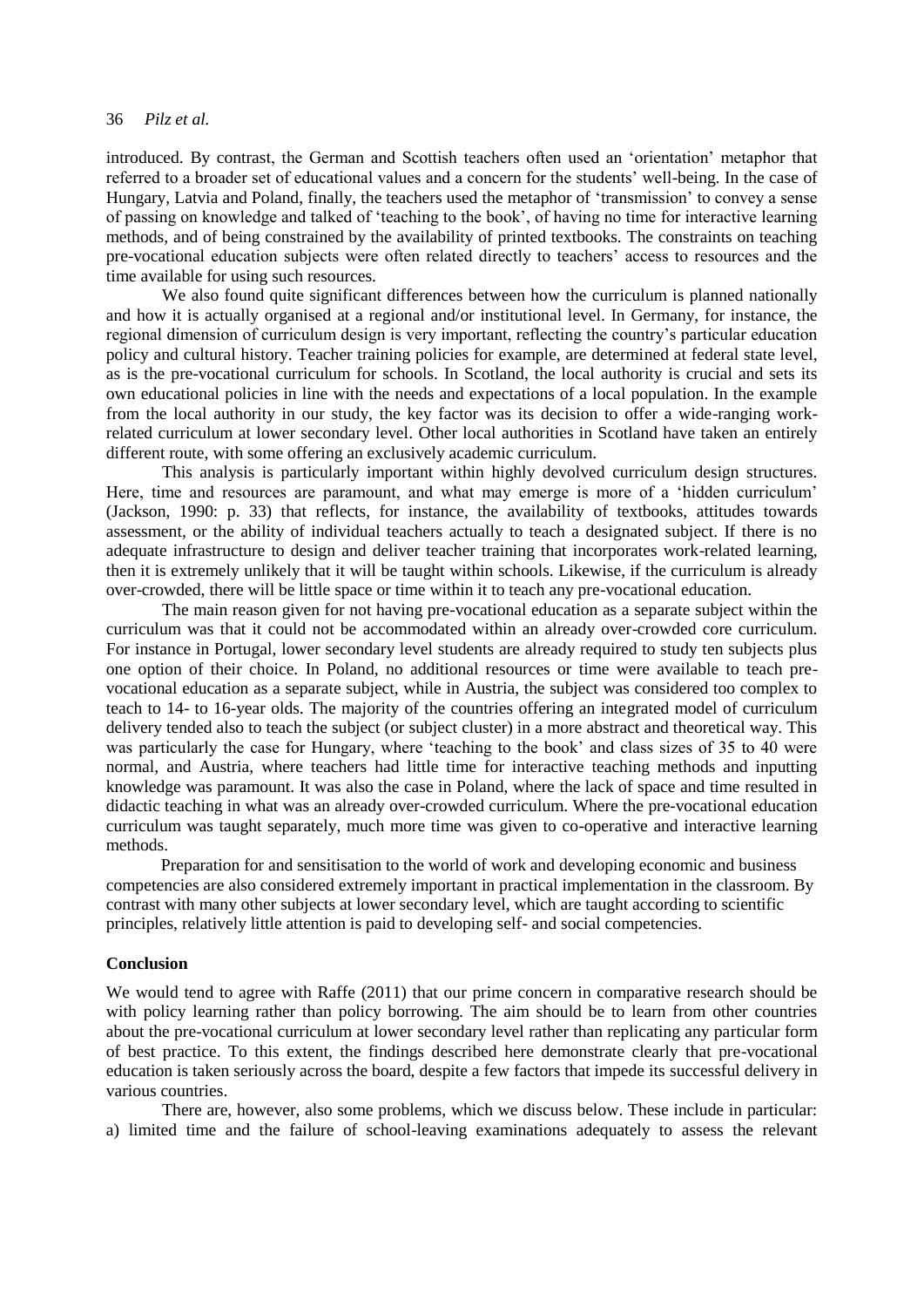competencies in pre-vocational education; b) inadequate training for teachers in this area; and c) contacts between schools and the world of work, which could be extended.

a) Once a decision is made to incorporate pre-vocational education within the lower-secondary curriculum, should it then be taught as a separate or integrated subject? For a number of the countries in our study, there is clearly a need to make the pre-vocational curriculum more transparent and available to a greater range of students. This may require a separate subject assessed as part of the general curriculum. For other countries there may, rather, be a need for greater integration of pre-vocational education within an existing range of academic subjects and subject clusters. However, this cannot simply be left to chance and requires a more systematic and sustained policy initiative to fully incorporate learning about the world of work into a general core curriculum. Two things are central here. First, teachers must be given adequate time in terms of contact hours to teach this knowledge and the teaching must also form a mandatory part of integrated curricula. Second, the curriculum content must be embedded in the examinations that underpin the qualification. The value and importance of pre-vocational education will be consistently valued by all players – including teachers, students and parents – only if the curriculum acquires a value beyond mere assessment and certification in terms of individuals' transition to further education and training courses or the labour market (Li, 2012: p. 145).

b) All the countries in the study identified the lack of confidence (or, in some cases, interest) that many teachers have in teaching pre-vocational education. For some, this was because they had not experienced the workplace themselves, but most saw teacher training as lacking in this area. Those who were confident had undergone specific in-service training, often on a voluntary basis, as was highlighted in the Austrian and German examples of teachers using innovative practice.

It would seem obvious, therefore, that initial teacher training should recognise the importance of giving teachers the skills and confidence required to teach pre-vocational education. Offering future teachers full academic training in pre-vocational education, which provides both appropriate theoretical subject skills courses and company placements and in-service training courses to develop their insight into employment practice, could, therefore, be an appropriate way to develop young teachers' professional skills.

c) The issue of the relationship to the world of work is vitally important against the backdrop of the purpose and orientation of pre-vocational education, as discussed above within the context of the curriculum analysis and interviews with teachers. There were many excellent examples of existing links between schools and the world of work, but most of the teachers interviewed saw room for improvement: even where work experience/placements (for students and teachers) were offered, it was often felt that not enough time was given for these to be useful, either in terms of the placement itself or because preparation and evaluation of and reflection on the experience was inadequate. Although keen to improve their students' knowledge and experience of the world of work, many teachers tend to view business from an outsider's perspective.

An alternative approach here is to encourage a more direct involvement of employers and business-owners themselves. One barrier that needs to be overcome if partnerships are to be improved is to find ways around the rigidity of the school timetable, through careful advance planning of business links and more formalised arrangements. It is not only business partnerships that are important for schools, but also their partnerships with other schools and local government and non-governmental bodies. Many such institutions have useful knowledge and resources that can be shared to enhance prevocational education. It is vitally important that teachers and their schools have time to develop and maintain such partnerships.

In this context, it is important to return to the area of career orientation. Career orientation (also referred to as careers guidance/career education) was identified as a key area (OECD, 2004). Where it was taught in the general secondary school, it was often part of other subjects, and its success was dependent on the commitment of the individual teacher. Those teachers with work experience outside education tended to be more interested in this area and, perhaps, were more confident about teaching work-related skills. Here, it would be useful to integrate career orientation more firmly within prevocational education curriculum, so as to establish closer links between business knowledge and career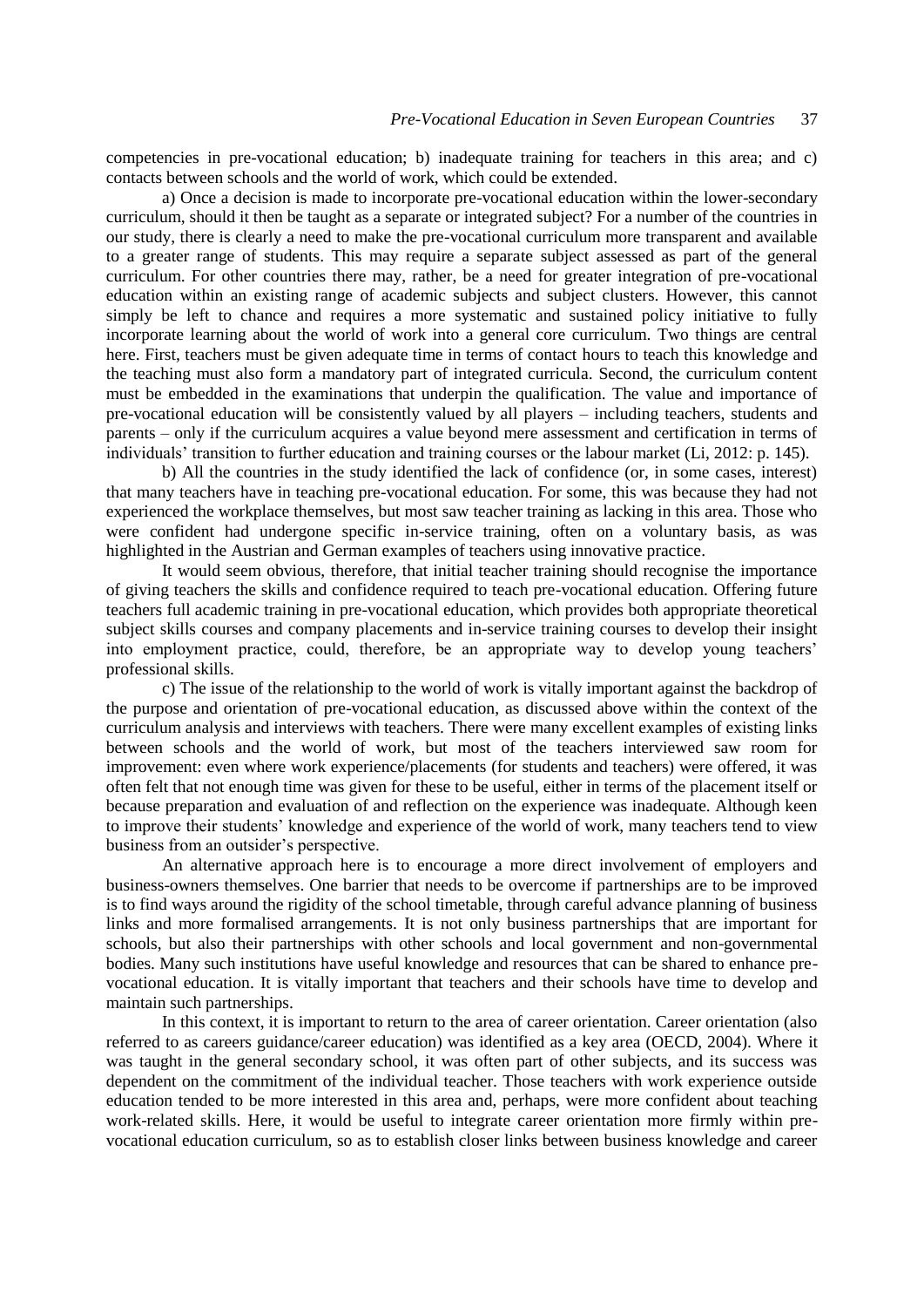orientation and to facilitate knowledge-based career choices on the part of students. At the same time, schools' external contacts could be used both to develop skills and to facilitate career choices, for example through integrating placements and company visits or projects with business partners (Asher, 2005: p. 66; Beinke, 2012a; Beinke, 2012b).

Despite this clear scope for improvement and development, it is possible to draw a positive conclusion from our findings at this stage. In all seven countries surveyed, pre-vocational education is clearly and demonstrably embedded in the curriculum; teachers consider it important and are focused and motivated to teach it. This represents an opportunity to tackle appropriately the education policy aspirations of pre-vocational education set out above and, in particular, the desire to reduce the risks represented by the transition from school to work and to prepare young people for the world of work.

# **Acknowledgement**

The article bases on the international research project "Fit for business: Developing Business Competencies in School". Hence, we would like to thankall project partners for their generous cooperation. The research project has been funded with support from the European Commission. This article reflects the views only from the authors, and the Commission cannot be held responsible for any use which may be made of theinformation contained therein.

# **Notes**

1. "Pre-vocational education contains all the educational measures taken by official educational institutions during the lower secondary education that are designed to intentionally introduce the participants to the world of work and/or to prepare them to entry into further vocational or technical programs, with a purpose of facilitating the STW [school-to-work] transition in their future career development. It does not necessarily lead to a labour-market relevant vocational qualification but helps the participants to gain the knowledge, skills, attitudes and competences which are necessary for a smooth STW transition later. The content and form of it is not limited to one certain discipline, but open to different education activities. The main object of it is closely related to future vocational (education and/or training) activities of the participants, but not so much to the further academic education choices" (Li, 2012: p. 7).

2. The research project was funded between 2009 and 2011 with support from the European Commission. This publication reflects the views of the authors; the Commission cannot be held responsible for any use which may be made of the information contained therein. We should like here to thank all the project partners for their generous cooperation and contribution to this paper.

3. The definition offered here, which is taken from the OECD glossary, refers to the definition underpinning the 1997 International Standard Classification of Education (ISCED) (UNESCO, 1997). ISCED was reviewed in 2011 (UNESCO, 2011), and the definition of 'pre-vocational education' was simplified to provide a distinction only between vocational and general education programmes: "Programme orientation in ISCED 2011differentiates only between vocational programmes and general programmes. ISCED 1997 classified pre-vocational education separately. Such programmes do not provide labour market-relevant qualifications and are now mainly classified as general education" (UNESCO, 2011: No. 278). Despite this, the literature (see, for example, Li, 2012: p. 6) continues to use the older definition of 'pre-vocational education' in parallel with the revised definition and can, therefore, be used as a reference definition of the concept of pre-vocational education within the context of this study.

4. Nevertheless, it should be borne in mind that the information provided by the teachers interviewed did, of course, reflect solely their individual views, which do not necessarily overlap with the 'reality of teaching', since statements made by the teachers are always at risk of being influenced by social desirability. Nonetheless, it is precisely this subjectivity on the part of the teachers interviewed that also constitutes the key element in real teaching transactions (Mujis, 2006: pp. 58).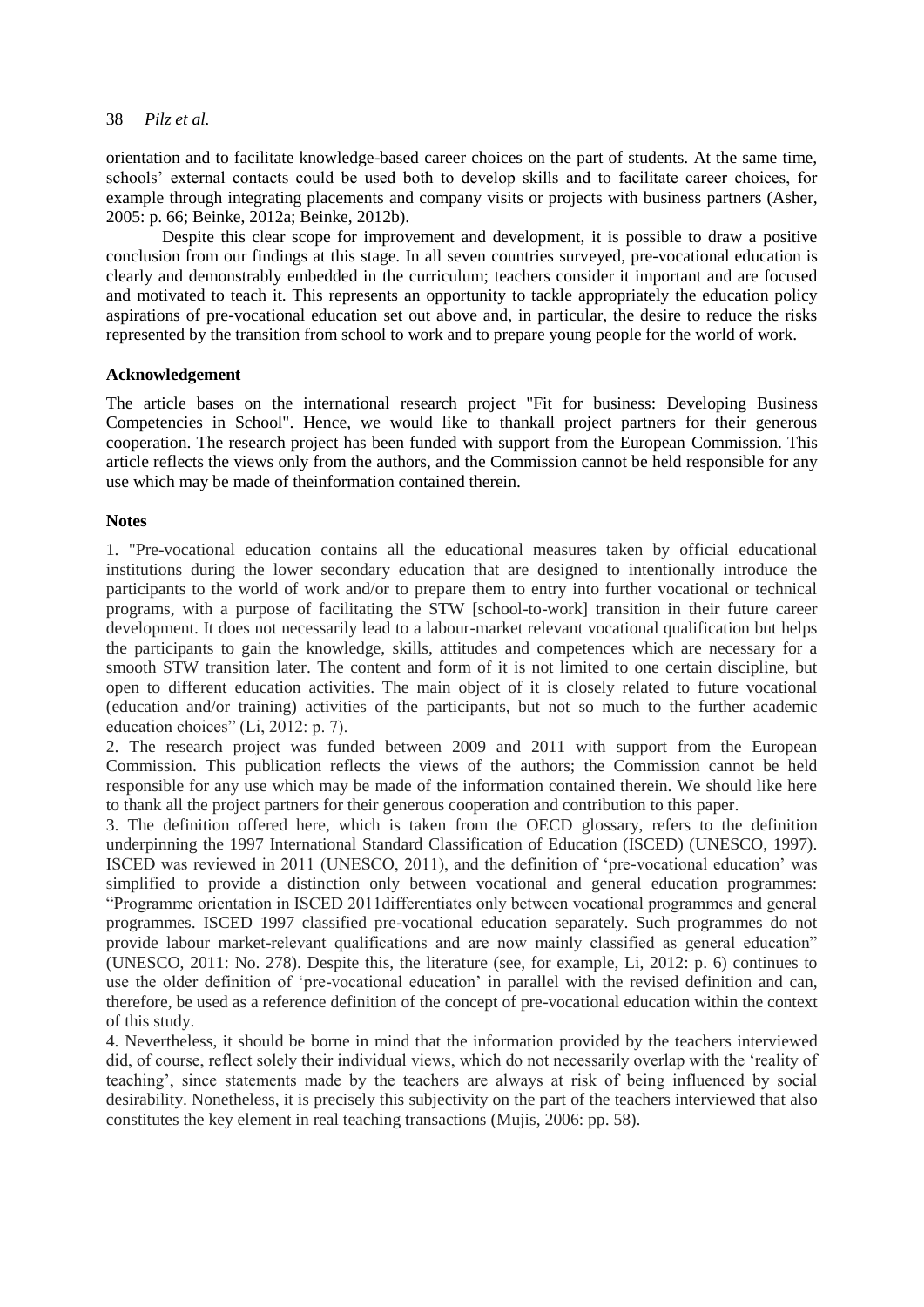## **References**

- Allemann-Ghionda, C. (2004). *Einführung in die vergleichende Erziehungswissenschaft.* Weinheim, Basel: Beltz.
- Appleby, R. C. (1994). *Modern business administration* (6th ed.). London: Pitman.
- Asher, J. (2005). Building work-based learning into the school curriculum: Case Study. *Education + Training*, 47(1), 64–69.
- Bader, R., Keiser, G., & Unger, T. (Eds.). (2007). *Entwicklung unternehmerischer Kompetenz in der Berufsbildung. Hintergründe, Ziele und Prozesse berufspädagogischen Handelns.* Bielefeld: Bertelsmann.
- Beinke, L. (2012a). Betriebserkundung. In C. Wiepcke & H. May (Eds.), *Lexikon der ökonomischen Bildung* (8th ed., pp. 124–127). München: Oldenbourg.
- Beinke, L. (2012b). Betriebspraktikum. In C. Wiepcke & H. May (Eds.), *Lexikon der ökonomischen Bildung* (8th ed., pp. 131–133). München: Oldenbourg.
- Bloomer, M. (1997). *Curriculum making in post-16 education: The social conditions of studentship*. London, New York: Routledge.
- Bransford, J. (2000*). How people learn: Brain, mind, experience, and school* (Expanded ed.). Washington, D.C: National Academy Press.
- Canning, R. (2011). Vocational Education Pedagogy and the Situated Practices of Teaching Core. In R. Catts, I. Falk, & R. Wallace (Eds.), *Vocational learning. Innovative theory and practice* (1st ed., pp. 179–190). Dordrecht, New York: Springer.
- Commission of the European Communities (2009). *Progress towards the Lisbon objectives in education and training: Indicators and benchmarks 2009: Commission staff working document.* Luxembourg. Retrieved August 20, 2013 from http://ec.europa.eu/education/lifelong-learningpolicy/doc/report09/report\_en.pdf
- Edwards, R., Miller, K., & Priestley, M. (2009). Curriculum-making in school and college: The case of hospitality. *The Curriculum Journal*, 20(1), 27–42.
- Eickelmann, D. (2006). Das Potenzial von Schülerunternehmen zur Förderung einer unternehmerischen Grundhaltung gegenüber dem gesamten Leben. *Journal of Social Science Education*, (2), 1–10.
- Epstein, E. (1992). The Problematic Meaning of 'Comparison' in Comparative Education. In J. Schriewer (Ed.), *Theories and methods in comparative education* (3rd ed., pp. 3–24) *Komparatistische Bibliothek* (Vol. 3). Frankfurt am Main: Lang.
- Epstein, E. (2008). Setting the normative boundaries: Crucial epistemological benchmarks in comparative education. *Comparative Education*, 44(4), 373–386.
- European Parliament and Council (2006). *Recommendation of 18 December 2006 on key competences for lifelong learning.* (Official Journal of the European Union No. 2006/962/EC). Retrieved August 20, 2013 from http://eurlex.europa.eu/LexUriServ/LexUriServ.do?uri=OJ:L:2006:394:0010:0018:en:PDF
- Frommberger, D. (2005). *Berufsorientierung in der Sekundarstufe I am Beispiel der Ökonomischen Bildung in den Niederlanden*. *Jenaer Arbeiten zur Wirtschaftspädagogik, No. 31*. Jena: Friedrich-Schiller-Universität.
- Früh, W. (2004). *Inhaltsanalyse: Theorie und Praxis* (6th ed.). Konstanz: UVK-Verlagsgesellschaft.
- Gonon, P., Kraus, K., Oelkers, J., & Stolz, S. (Eds.) (2008). *Work, education and employability*. Bern: Lang.
- Helmke, A. (2007). *Unterrichtsqualität erfassen, bewerten, verbessern: Schulisches Qualitätsmanagement* (5th ed.). Seelze: Klett Kallmeyer.
- Holmes, B. (1958). The problem approach in comparative education: Some methodological considerations. *Comparative Education Review*, 2(1), 3–8.
- Hörner, W. (1981). Das Curriculum als Gegenstand vergleichender Forschung: Zur Konzeption des Bandes. In W. Hörner, & D. Waterkamp (Eds.), *Curriculumentwicklung im internationalen Vergleich* (pp. 7–16). Weinheim: Beltz.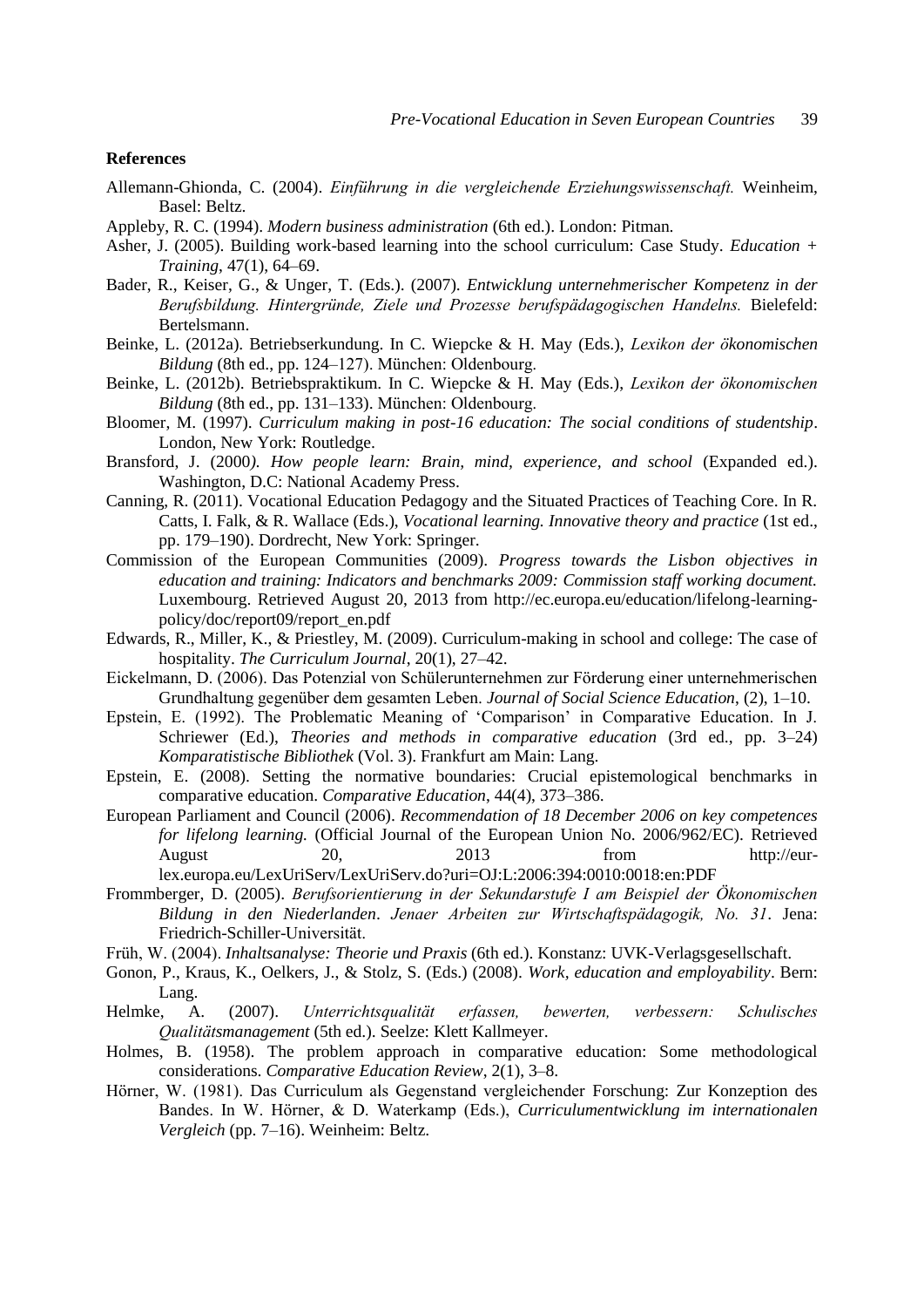- Iannelli, C., & Raffe, D. (2007). Vocational upper-secondary education and the transition from school. *European Sociological Review*, 23(1), 49–63.
- Jackson, P. W. (1990). *Life in classrooms.* New York: Teachers College Press.
- Lauterbach, U. (1987). Vorberufliche und berufliche Bildung im internationalen Vergleich. *Die Arbeitslehre - Arbeiten + lernen*, 9(52), 7–12.
- Li, J. (2012). *Pre-vocational Education in Germany and China: A Comparison of Curriculum and Its Implication*. Wiesbaden: Springer/ Vs Verlag für Sozialwissenschaften.
- Llewellyn, K., Cook, S. A., & Molina, A. (2010). Civic learning: Moving from the apolitical to the socially just*. Journal of Curriculum Studies*, 42(6), 791–812.
- Mankiw, N. G. (2001). *Principles of economics* (2nd ed.). Fort Worth, Texas: Harcourt College Publishers.
- Mayring, P. (2010). *Qualitative Inhaltsanalyse: Grundlagen und Techniken* (11., aktualisierte und überarbeitete). Studium Pädagogik. Weinheim: Beltz.
- Miller, S. L., &Vanfossen, P. J. (2008). Recent Research on Teaching and Learning of Pre-collegiate Economics. In L. S. Levstik, & C. A. Tyson (Eds.), *Handbook of research in social studies education* (pp. 284–306). New York: Routledge.
- Mujis, D. (2006). Measuring teacher effectiveness: Some methodological reflections. *Educational Research and Evaluation*, 12(1), 53–74.
- Munby, H. (1990). Metaphorical expressions of teachers' practical curriculum knowledge. *Journal of Curriculum and Supervision*, 6(1), 18–30.
- Organisation for Economic Co-operation and Development (OECD) (2003). *Glossary of Statistical Terms*. Paris. Retrieved August 20, 2013 from http://stats.oecd.org/glossary/detail.asp?ID=5410
- OECD (2004). *Career guidance and public policy: Bridging the gap*. Paris. Retrieved August 20, 2013 from http://www.oecd.org/education/country-studies/34050171.pdf
- OECD (2005). *The definition and selection of key competencies: Executive summary.* Paris. Retrieved August 20, 2013 from http://www.oecd.org/dataoecd/47/61/35070367.pdf
- Pilz, M. (2009). Initial vocational training from a company perspective: A comparison of British and German in-house training cultures. *Vocations and Learning*, 2(1), 57–74.
- Raffe, D. (2011). Policy borrowing or policy learning? How (not) to improve education systems, CES Briefing No. 57, Edinburgh: Center of Educational Sociology, University of Edinburgh.
- Rakhkochkine, A. (2012). Probleme internationalen Vergleichens in der Didaktik. *Pädagogische Rundschau*, 66(6), 719–735.
- Roth, H. (1971). *Pädagogische Anthropologie* (1st ed.). Hannover: Schroedel.
- Ryan, P., & Büchtemann, C. (1996). The school to work transition. In G. Schmid, J. O'Reilly, & K. Schömann (Eds.), *International handbook of labour market policy and evaluation* (pp. 310– 347). Cheltenham, UK; Brookfield, Wisconsin: Edward Elgar.
- Schriewer, J. (1987). Vergleich als Methode und Externalisierung auf Welt: Vom Umgang mit Alterität in Reflexionsdisziplinen. In D. Baecker, & J. Markowitz (Eds.), *Theorie als Passion. Niklas Luhmann zum 60. Geburtstag* (1st ed., pp. 629–668). Frankfurt am Main: Suhrkamp.
- Schudy, J. (2001). Didaktisches Stichwort Berufsorientierung. *Unterricht - Arbeit + Technik*, (11), 62.
- Shkedi, A. (2009). From curriculum guide to classroom practice: Teachers' narratives of curriculum application*. Journal of Curriculum Studies*, 41(6), 833–854.
- Stern, D., & Wagner, D. A. (1999). *International perspectives on the school-to-work transition.* Cresskill, New Jersey: Hampton Press.
- Torney-Puta, J. (1991). Cross-National Research in Social Studies. In J. P. Shaver (Ed.), *Handbook of Research on Social Studies Teaching and Learning. A Project of the National Council for the Social Studies* (pp. 591–601). New York: Maxwell MacMillan International.
- United Nations Educational, Scientific and Cultural Organization (UNESCO) (1997). *International Standard Classification of Education (ISCED).* Retrieved August 20, 2013 from http://www.unesco.org/education/information/nfsunesco/doc/isced\_1997.htm